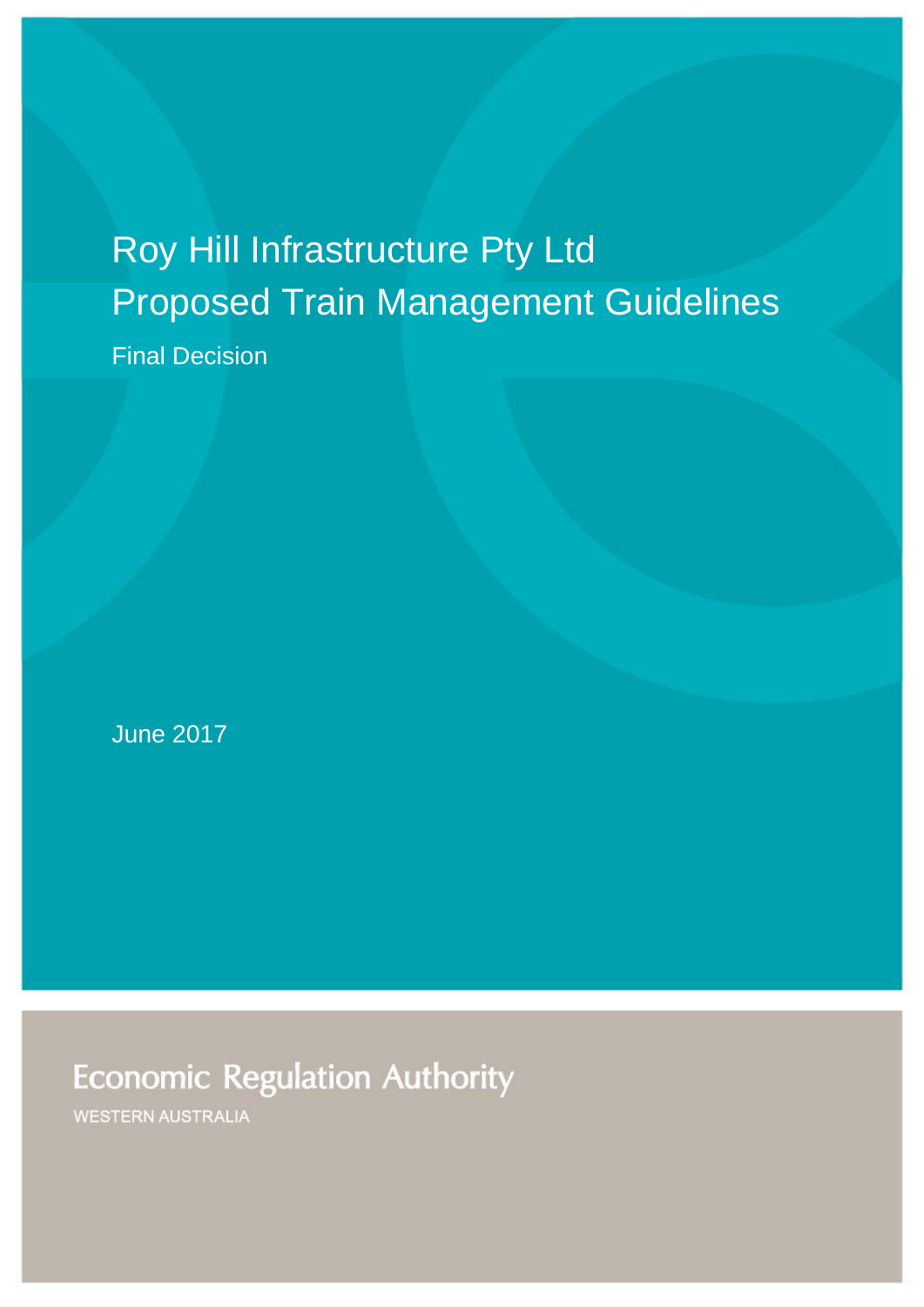### **Economic Regulation Authority**

4th Floor Albert Facey House 469 Wellington Street, Perth

#### **Mail to:**

Perth BC, PO Box 8469 PERTH WA 6849

**T:** 08 6557 7900

**F:** 08 6557 7999

**E:** records@erawa.com.au

**W:** www.erawa.com.au

National Relay Service TTY: 13 36 77 (to assist people with hearing and voice impairment)

We can deliver this report in an alternative format for those with a vision impairment.

© 2017 Economic Regulation Authority. All rights reserved. This material may be reproduced in whole or in part provided the source is acknowledged.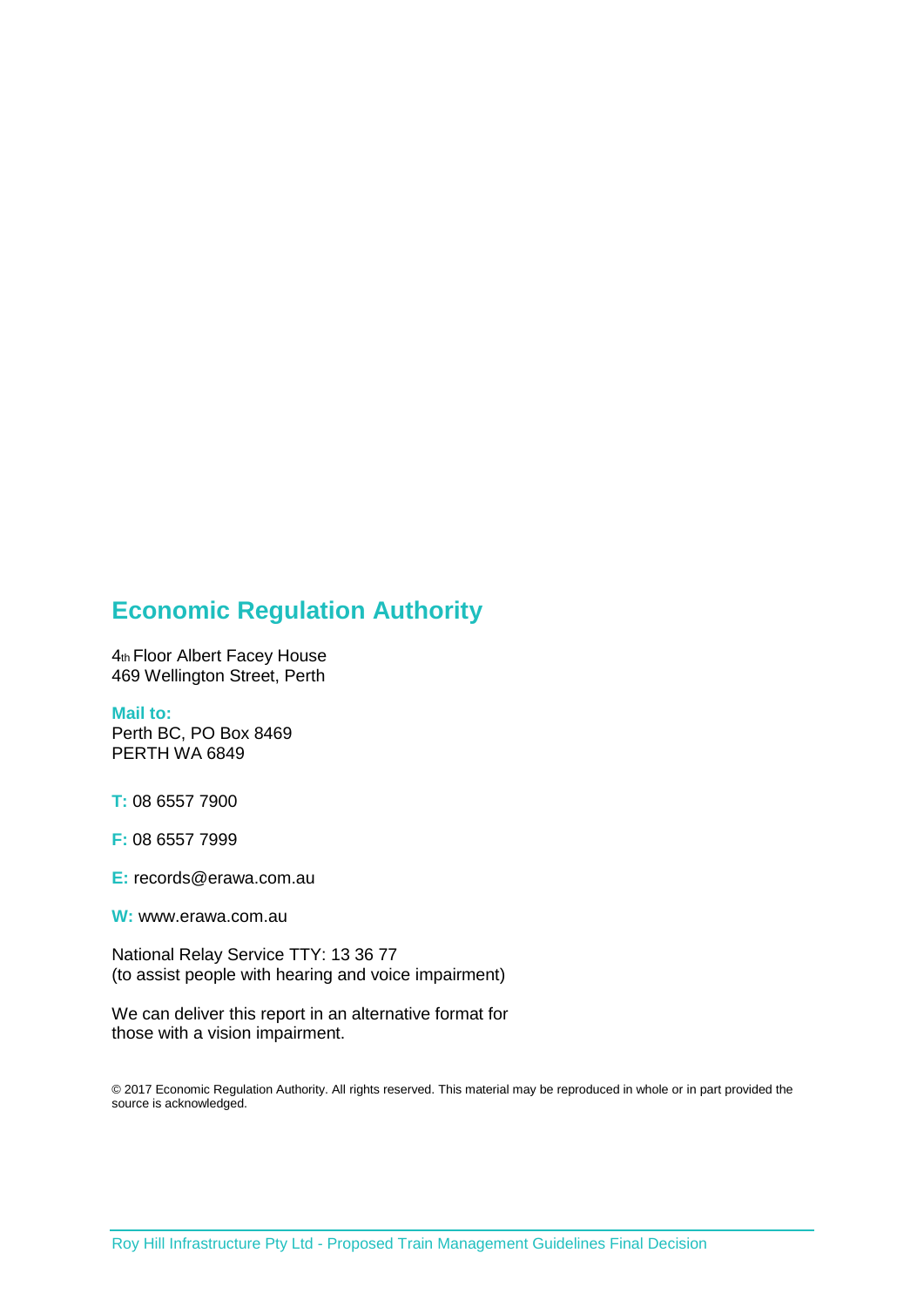## **Contents**

| <b>Introduction</b>                      |              |
|------------------------------------------|--------------|
| <b>Part 1 - Introduction</b>             | $\mathbf{2}$ |
| <b>Part 2 - Contractual Arrangements</b> | 4            |
| <b>Part 3 – Scheduling Principles</b>    | 5.           |
| Part 4 – Day of operations management    | 7            |
| <b>Part 5 - Interpretation</b>           | 8            |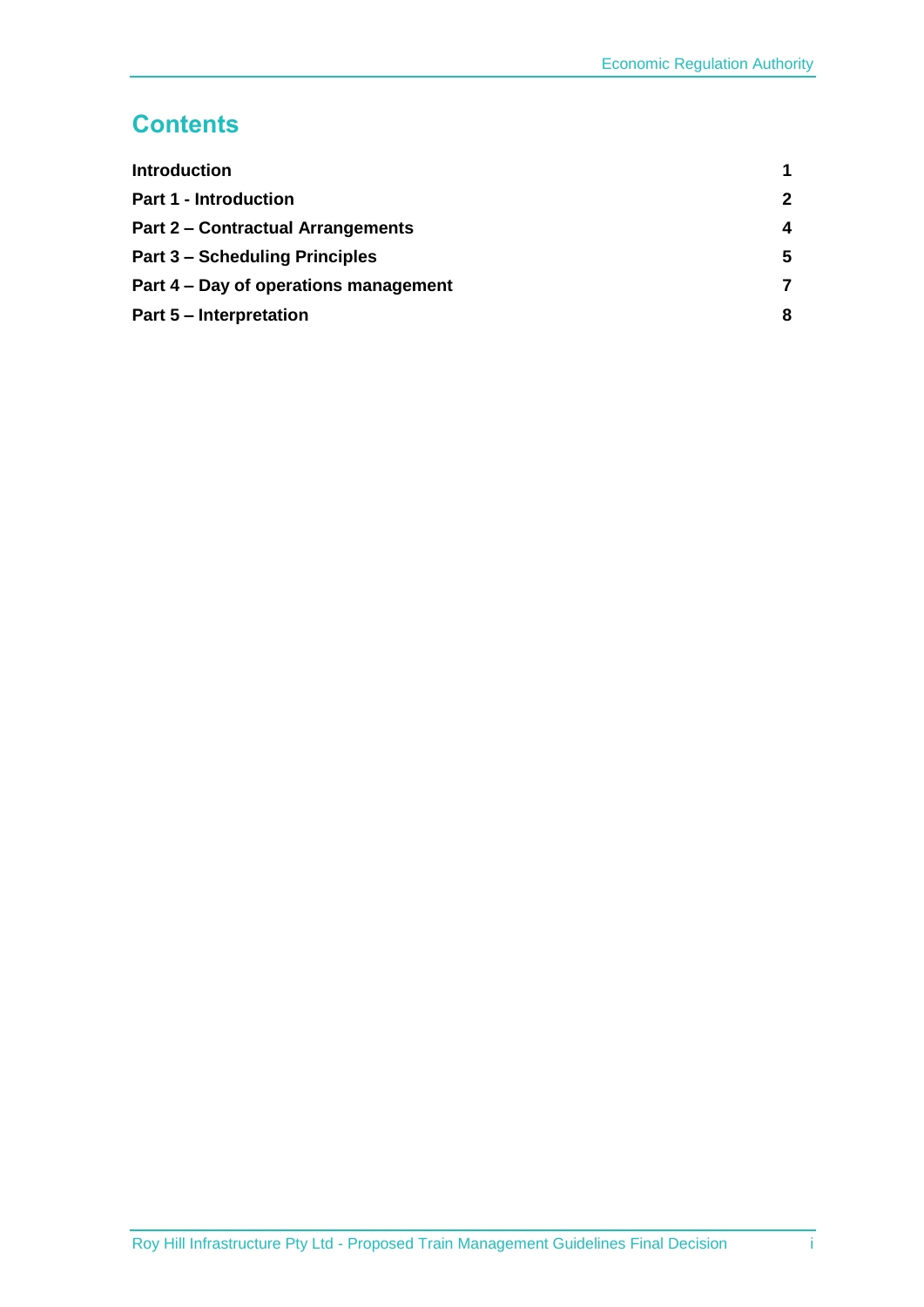# <span id="page-3-0"></span>**Introduction**

- 1. Sections of the *Railways (Access) Code 2000* (**Code**) that are relevant to the establishment of a railway owner's Train Management Guidelines are:
	- Section 43 of the Code requires a railway owner to prepare and submit to the regulator a statement of the principles, rules and practices (the **Train Management Guidelines**) that are to be followed by the railway owner in relation to a part of the railways network to which the Code applies when the railway owner is performing its functions in relation to that part.
	- Section 45 of the Code requires the Regulator to call for submissions on any statement prepared by a railway owner under section 43.
	- Section 16(2) of the Code requires that in the negotiation of access arrangements, the railway owner must not discriminate between the proposed rail operations of the proponent and the rail operations of the railway owner, including in relation to the allocation of train paths, the management of train control, and operating standards.
- 2. On 11 October 2016, Roy Hill Infrastructure (**RHI**) submitted Train Management Guidelines for the Authority's approval. The Authority published a draft decision in respect of the proposed guidelines on RHI's proposed Train Management Guidelines and called for submissions on 24 March 2017.
- 3. A submission was received from RHI. That submission has been published on the ERA website.

# **Final Decision**

- 4. This document:
	- Summarises issues and required amendments identified by the Authority in each part of RHI's proposed Train Management Guidelines;
	- Summarises responses from RHI to each of these issues, as laid out in RHI's submission; and
	- Specifies the Authority's final required amendments where appropriate.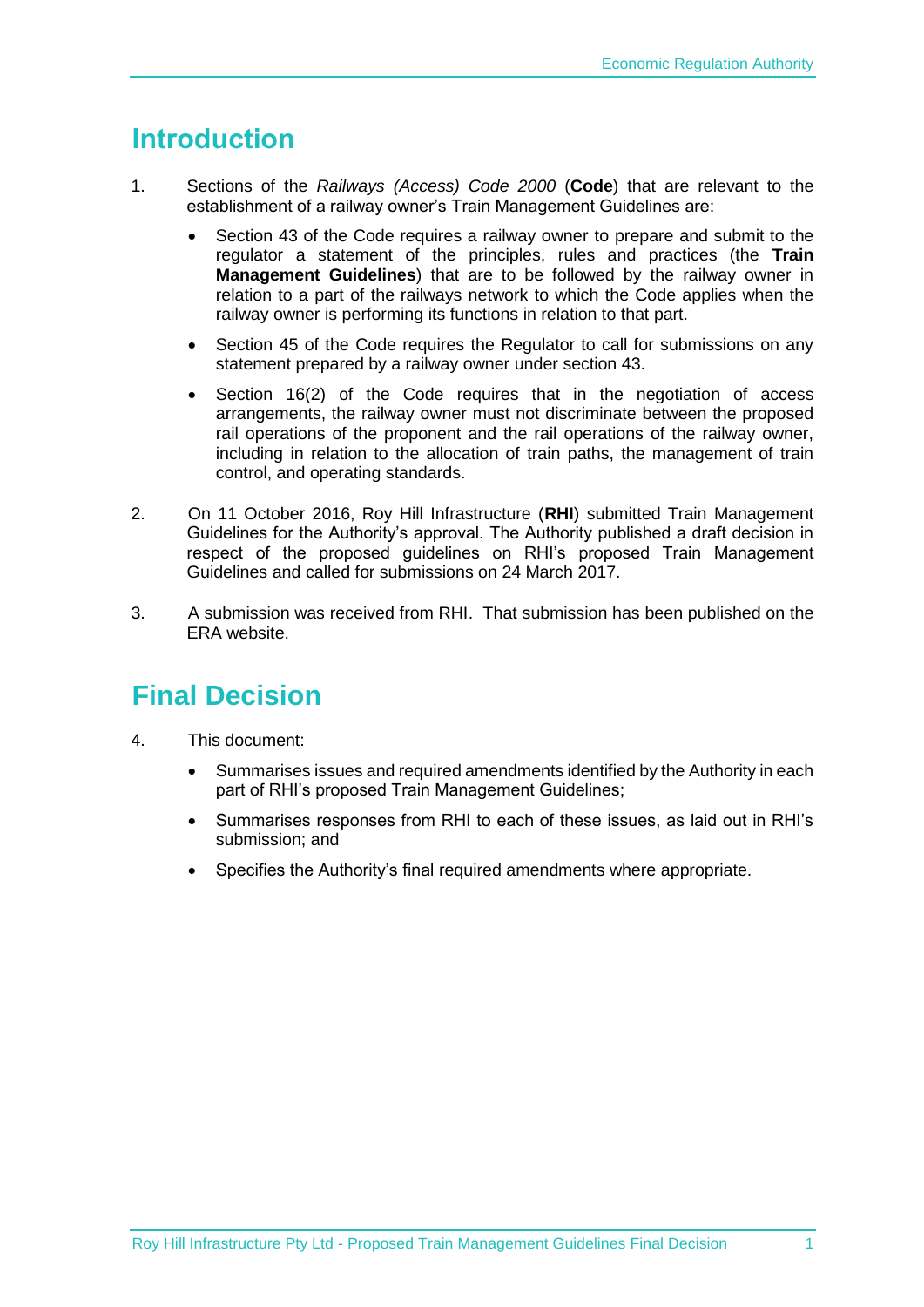# <span id="page-4-0"></span>**Part 1 - Introduction**

#### **Conformance with provisions in the Code relating to unfair discrimination**

- 5. In Part 1.1(c) and 1.1(e) of its proposed Train Management Guidelines, RHI outlined that a user's train running times would be scheduled to optimally meet  $RHIO's<sup>1</sup>$ production requirements. The proposed guidelines did not refer to section 16(2) of the Code, which requires that the railway owner, in the management of train control, does not unfairly discriminate between the rail operations of the railway owner and other rail operations.
- 6. In its draft decision, the Authority identified that RHI's Train Management Guidelines may not be made subject to the operating requirements of a customer of RHI's own above-rail operation, and required that Parts 1.1(c) and 1.1(e) be deleted.
- 7. The Authority required also that text equivalent to Part 1.2 of The Pilbara Infrastructure's (**TPI**) Train Management Guidelines be included in Part 1 of RHI's Guidelines (see paragraph [14](#page-5-0) of this document). Part 1.2 of TPI's Train Management Guidelines incorporates acknowledgement of the non-discrimination provisions of section 16 of the Code.
- 8. In its submission, RHI stated that parts 1.1(c) and 1.1(e) should not be deleted, and that Part 1.1(c) sets out the rules on which the railway will be managed. RHI submitted that compliance with section 16 of the Code must be in the context of optimising the requirements of RHIO.
- 9. RHI did not address the Authority's concerns in respect of parts 1.1(c) and 1.1(e) of its proposed Train Management Guidelines. $2$  RHI did not provide a reason that adherence to section 16 of the Code should be qualified in application to its railway infrastructure.
- 10. The Authority confirms its requirement that Parts 1.1(c) and 1.1(e) of RHI's proposed Train Management Guidelines be deleted.

#### **Conformance with industry-standard usage of the term "Service" and "Train Manifest"**

- 11. Part 1.3 of RHI's proposed Train Management Guidelines refers to operators receiving "Services" on the RHI railway infrastructure. Service (its Services) is defined as "Access to RHI's Railway and any other services or facilities agreed to be provided by RHI to the Operator as set out in the Operator's Access Agreement".
- 12. In its draft decision, the Authority noted that RHI's use of the term "Service" is not consistent with the industry standard use of the term. A "Service" is usually taken to mean a train run by an operator by which the operator provides a freight or passenger service.

-

<sup>1</sup> RHIO is not defined in RHI's proposed Train Management Guidelines, but is defined in RHI's proposed Train Path Policy as Roy Hill Iron Ore, or the "Foundation User". The Authority considers such a definition misleading, as RHIO is not understood to be a "user" of the below-rail infrastructure, but a customer of RHI's above-rail operation. RHI's above-rail operation is a "user" of the below-rail infrastructure.

<sup>2</sup> Paragraphs 12 and 13 of the Draft Decision.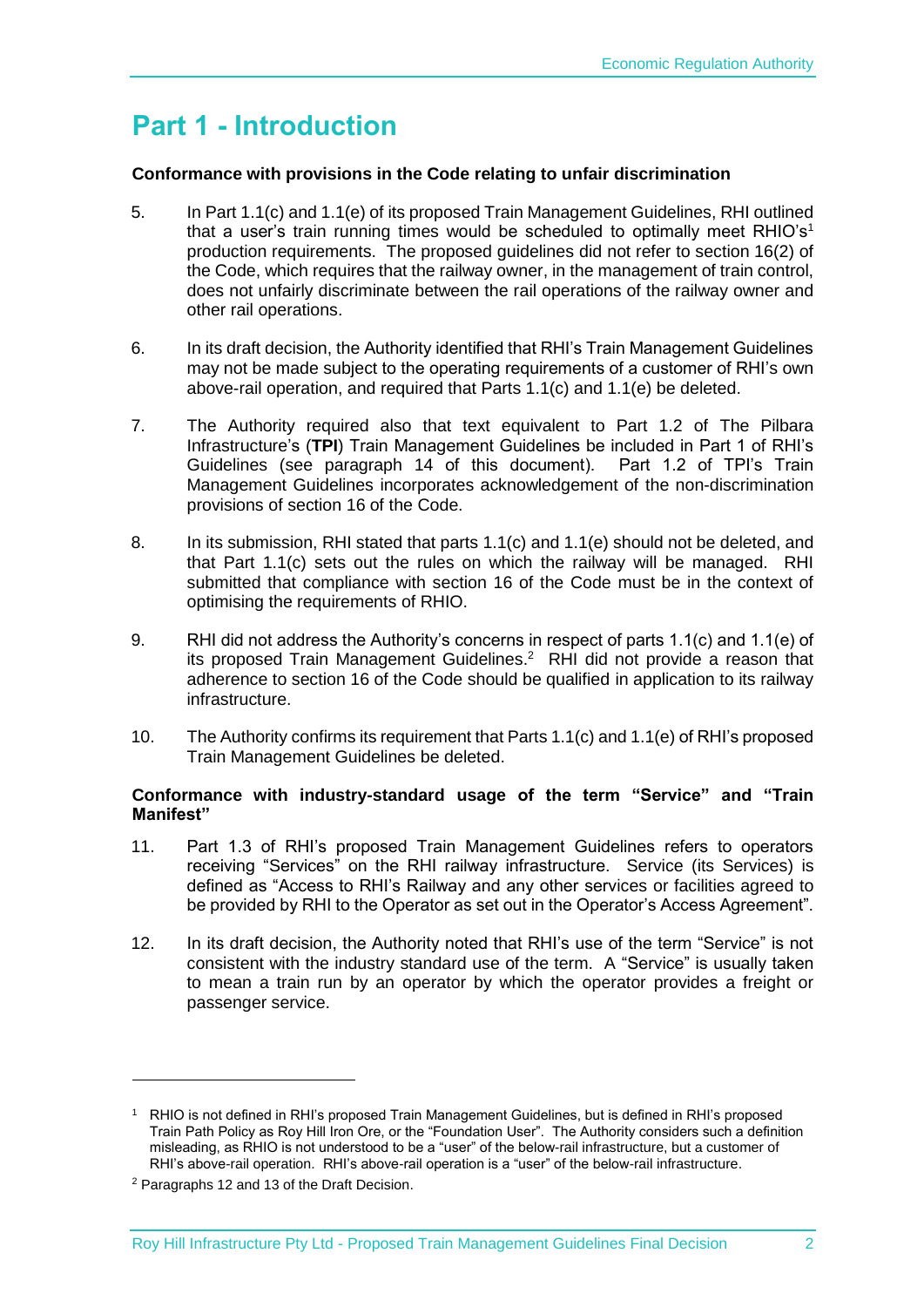- 13. Brookfield Rail (BR) uses the term "train path" and TPI uses the term "Service Entitlement" to describe a contract to run a service.
- <span id="page-5-0"></span>14. In its Draft Determination, the Authority required the deletion of Part 1.3 of RHI's proposed Train Management Guidelines. The Authority also required the deletion of Part 1.2 as this part did not adequately reflect the purpose of the Train Management Guidelines, and did not refer to a "Train Manifest" which is a description of the train an operator proposes to run, and is considered the starting point for analysing the operator's capacity requirements. The Authority required that Parts 1.2 and 1.3 of RHI's proposed Train Management Guidelines be replaced with text equivalent to Parts 1.2 and 1.3 of TPI's approved Train Management Guidelines.
- <span id="page-5-1"></span>15. In its submission responding to the draft decision, RHI agreed to the replacement of Parts 1.2 and 1.3 of its proposed Train Management Guidelines with text equivalent to the corresponding parts of TPI's document, and provided suggested text. The suggested text is largely identical to Parts 1.2 and 1.3 of TPI's Train Management Guidelines, except for references to the "RHIO production requirements" in Part 1.1(c) of the proposed guidelines.
- 16. The replacement text suggested by RHI in its submission employs the term "service" in the industry-standard way, <sup>3</sup> and replaces the term "Train Manifest" as it appears in Part 1.3(b) of TPI's Train Management Guidelines with "such details of Trains and Services as are requested by RHI".
- 17. The Authority does not consider that operators should be required to provide RHI with any details of its trains or logistics operations further than those contained in a normal train manifest, as those details are sufficient for management and safety purposes.
- 18. The Authority confirms Required Amendment 1 of the draft decision that Parts 1.2 and 1.3 of RHI's proposed Train Management Guidelines are replaced with text equivalent to Parts 1.2 and 1.3 of TPI's Train Management Guidelines. Except for the references to "RHIO production requirements", the text referred to in paragraph [15](#page-5-1) above would be adequate for this purpose.

#### **Amendment of the Train Management Guidelines at the owner's discretion without reference to the Code**

- 19. RHI, at Part 1.4 of its proposed Train Management Guidelines, allows RHI to amend the Train Management Guidelines at its discretion if the WA Rail Access Regime does not apply to the Train Management Guidelines.
- 20. In its draft decision, the Authority explained that the approved documents are only relevant within the context of the *Railways (Access) Act 1998* and the Code (collectively referred to as the Access Regime). Therefore, the draft decision required that Part 1.4 be removed from RHI's proposed Train Management Guidelines.
- 21. In its submission, RHI stated that Part 1.4 does not need to be removed from its Train Management Guidelines, as that part states "that if the Access Regime (namely the Act and the Code) applies to the amendment of the Guidelines, they may be amended in accordance with the Access Regime". RHI states that this conclusion addresses the concerns expressed by the Authority in paragraph 16 of

1

<sup>&</sup>lt;sup>3</sup> That is, at odds with the use of the term in the remainder of RHI;'s proposed Train Management Guidelines.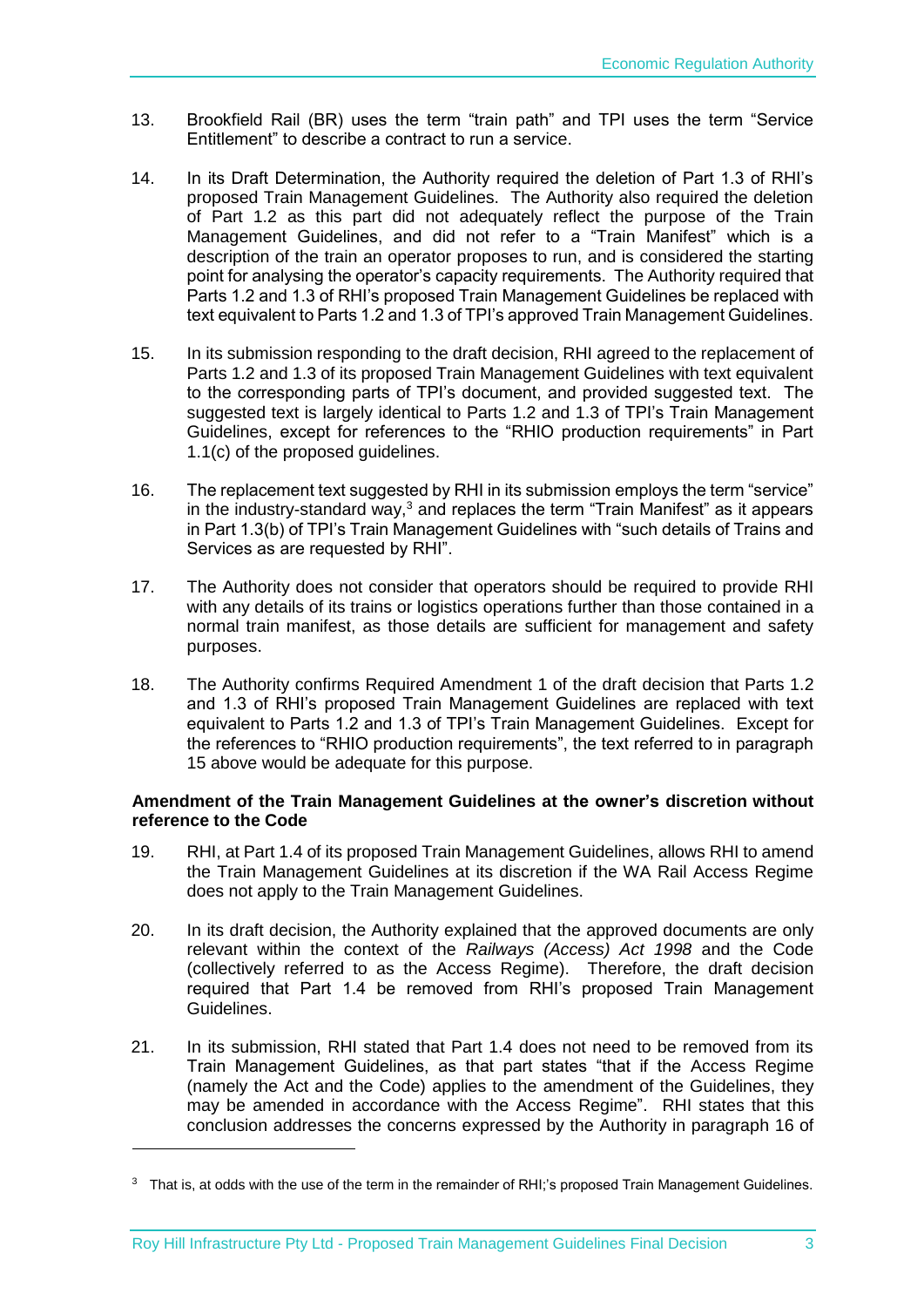the draft decision. In other words, if the Access Regime does not apply to the TMG, the TMG may be amended by RHI "… in its reasonable discretion".

- 22. RHI's conclusion above is not consistent with paragraph 16 of the draft decision,<sup>4</sup> which states that the WA regime alone is relevant to documents approved under the Regime. RHI's conclusion appears to rest on the premise that there may be more than one Train Management Guidelines and that the Code may not apply to all of them. There is only one Train Management Guidelines document which is approved under the Code. 5
- 23. The Authority confirms its requirement (Required Amendment 1 of the draft decision) that Part 1.4 is deleted from RHI's proposed Train Management Guidelines. The RHI response to the Authority's Draft Decision has not adequately addressed this requirement.
- <span id="page-6-1"></span>24. Further, the Authority has noted that the term "Access Regime" is defined in RHI's proposed Train Management Guidelines as including "an Access undertaking under the *Competition and Consumer Act 2010*. For the purpose of the Train Management Guidelines, which is an instrument required by Part 5 of the Code, references to unrelated statutes or laws are not appropriate. $6\overline{6}$

#### **Required Amendment 1**

Part 1 of RHI's proposed Train Management Guidelines should be amended such that:

- Parts 1.1(c) and (e) are deleted.
- Parts 1.2 and 1.3 are deleted and replaced with text equivalent to Parts 1.2 and 1.3 of TPI's Train Management Guidelines dealing with the purpose and pre-conditions of the Train Management Guidelines.
- Part 1.4 is deleted.

-

# <span id="page-6-0"></span>**Part 2 – Contractual Arrangements**

#### **The predominance of an Access Agreement and Train Path Policy over Train Management Guidelines**

25. In Part 2 of its proposed Train Management Guidelines, RHI states that in the event of an inconsistency between the Train Management Guidelines and an Access

<sup>&</sup>lt;sup>4</sup> In order for these positions to be consistent, each entity operating services on the RHI railway infrastructure would be provided with individual Train Management Guidelines.

<sup>5</sup> RHI is not prohibited from applying the Train Management Guidelines to all traffic (inside and outside the Code), and this may be advisable to ensure safe running on the network. The instrument would nonetheless remain a Code instrument in such circumstances.

 $6$  Section 4A of the Code states that "a Part 5 instrument as defined in section 40(3) is not to be taken into account in determining the rights, powers, duties and remedies of parties to negotiations carried on or an agreement made otherwise than under this Code". Further, an "Access undertaking under the Competition and Consumer Act 2010" is not relevant to the acceptance of a haulage undertaking referred to in clauses 15(1)(g) and 15(6)(b) of Schedule 1 to the *Railway (Roy Hill Infrastructure Pty Ltd) Agreement Act 2010.*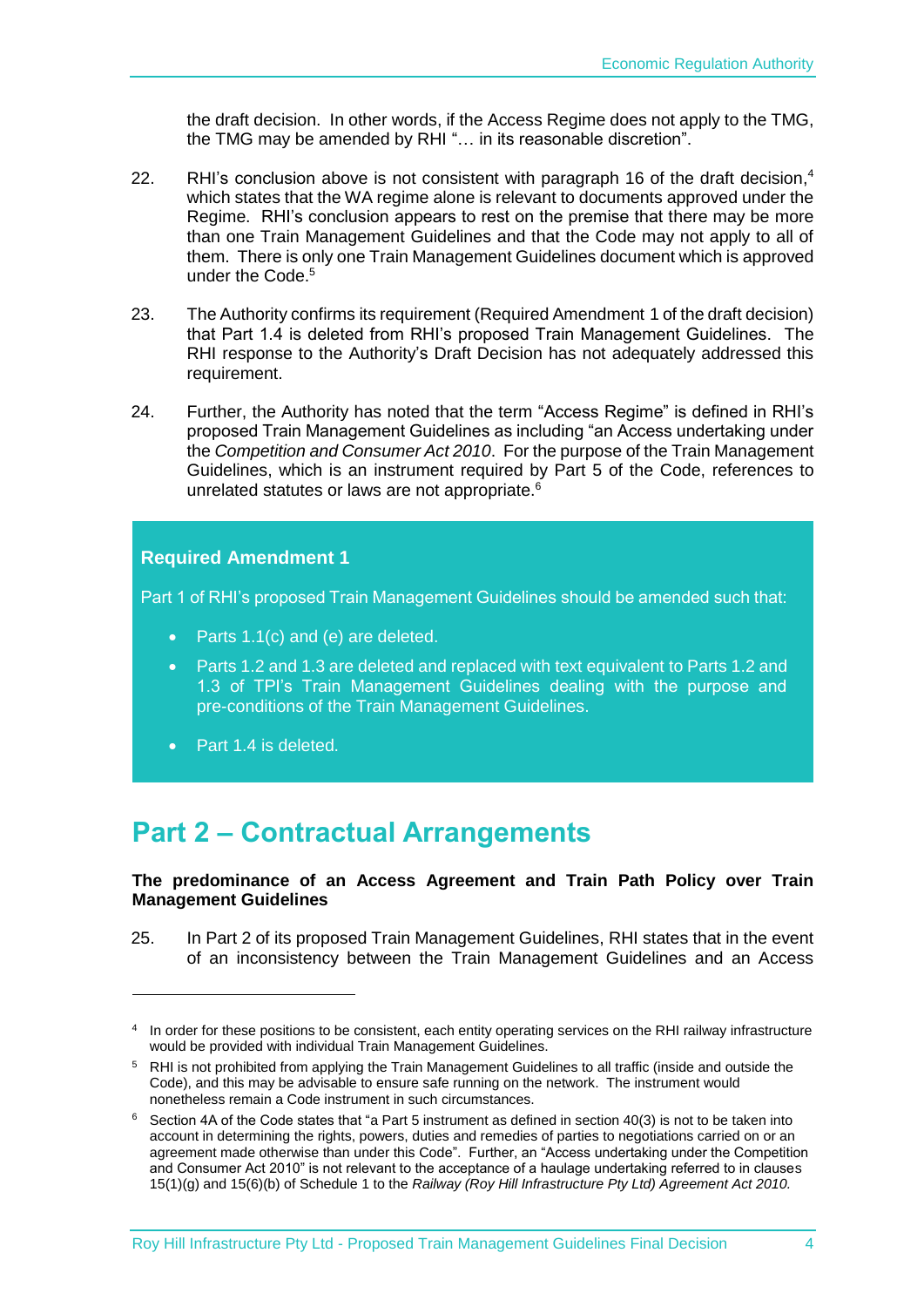Agreement or the Train Path Policy, the Access Agreement or the Train Path Policy prevails.

- <span id="page-7-1"></span>26. In its draft decision, the Authority explained the different functions of the Train Path Policy and the Train Management Guidelines, and that neither predominates the other.<sup>7</sup>
- <span id="page-7-2"></span>27. Further, any access agreement – being an agreement under the Code – must comply with all Code instruments, and so there cannot be an inconsistency between the Train Management Guidelines and an access agreement.
- 28. In its submission, RHI stated that Part 2 of its proposed Train Management Guidelines should be retained. RHI did not address the concerns of the Authority expressed in paragraphs 19 and 20 of the Draft Decision, which have been repeated above (paragraphs [26](#page-7-1) and [27\)](#page-7-2).
- 29. The Authority's confirms Required Amendment 2 of the draft decision that Part 2 is deleted from RHI's proposed Train Management Guidelines.

#### **Required Amendment 2**

Part 2 of RHI's proposed Train Management Guidelines should be deleted.

# <span id="page-7-0"></span>**Part 3 – Scheduling Principles**

#### **Industry-standard concepts of Train Manifests and Master Train Plans**

- 30. In Part 3 of its proposed Train Management Guidelines, RHI provides for the forecasting of "service requirements" and the making of weekly, quarterly and annual schedules.
- 31. Service requirements are proposed to be made subject to "disclosed requirements" and are proposed to be made in terms of "reference trains" nominated by RHI.<sup>8</sup>
- 32. In its draft decision, the Authority indicated that the proposed Train Management Guidelines did not provide adequate detail on how trains would be scheduled on a day-to-day basis, how the "service entitlements" contracted in each operator's access agreement<sup>9</sup> would be accommodated in those daily plans, and how schedules for operators' actual train consists<sup>10</sup> might be made in terms of reference trains.
- 33. In its draft decision, the Authority required that Part 3 of RHI's proposed Train Management Guidelines should be deleted and replaced with text equivalent to Part 2 of TPI's approved Train Management Guidelines, or (alternatively) that a

-

<sup>&</sup>lt;sup>7</sup> Paragraphs 19-20 of the draft decision.

<sup>&</sup>lt;sup>8</sup> "disclosed requirements" and "reference trains" are not defined in the proposed Train Management Guidelines.

<sup>&</sup>lt;sup>9</sup> That is, train paths allocated in accordance with the approved train path policy.

<sup>10</sup> What a train consists of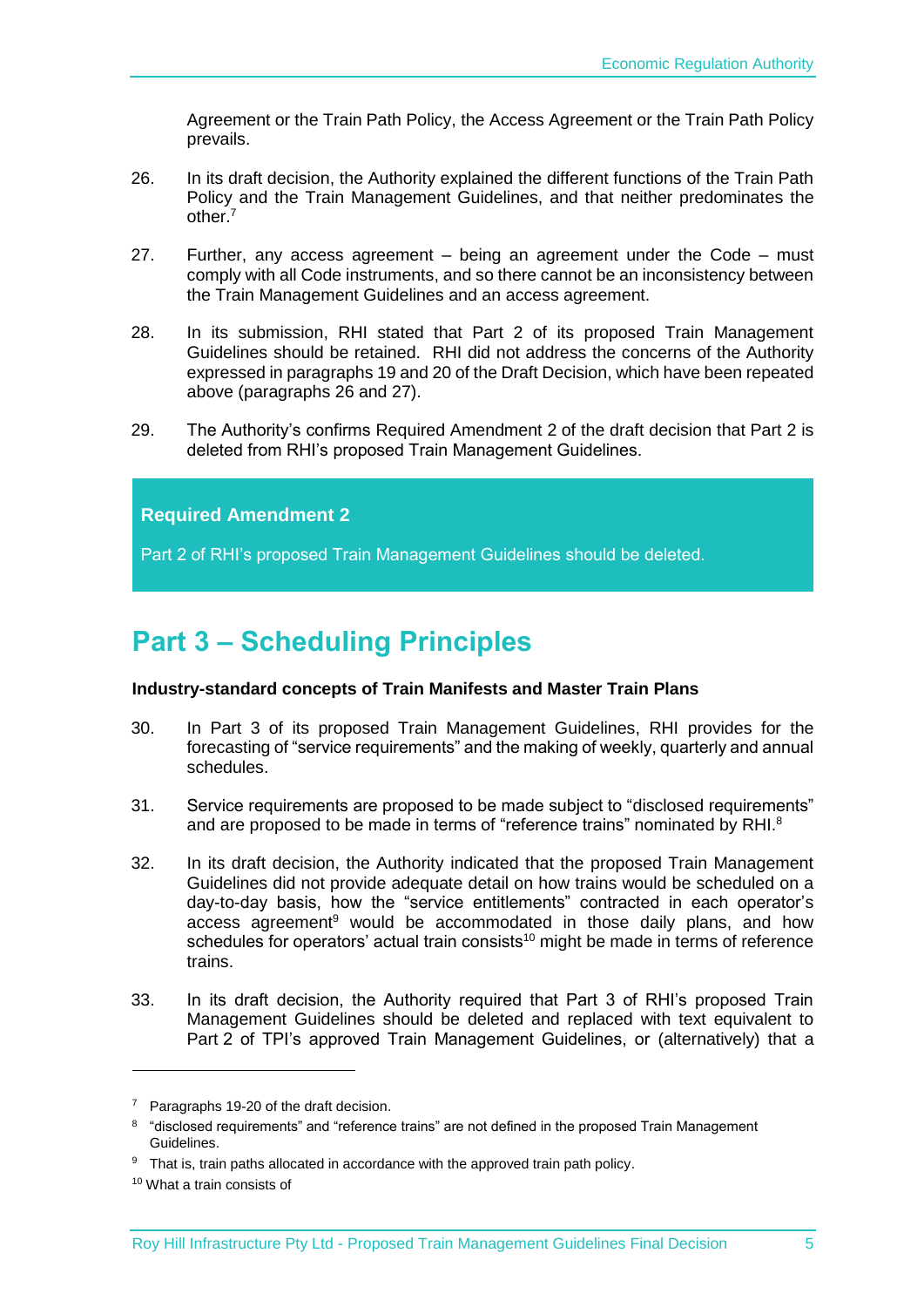definition of "reference train" is provided, and that the relevance of the reference train in the context of industry-accepted capacity management techniques is adequately explained.

- 34. The Authority's draft decision also required the removal of references in this part to "RH requirements" and other statements relating to the optimisation of RHIO production requirements. In its submission, RHI repeated its claim that RH requirements<sup>11</sup> and disclosed requirements must be retained in its Train Management Guidelines. RHI has not reconciled this claim with the Code requirement to avoid unfair discrimination in section 16 of the Code.
- 35. In its submission, RHI did not address the Authority's concern with the inadequate specification of 'reference train' for the purpose of describing a scheme for day to day capacity management.<sup>12</sup>
- 36. In its submission, RHI stated that Part 2 of TPI's Train Management Guidelines is not appropriate for RHI, as RHI does not intend to run any "Timetabled Traffic".<sup>13</sup>
- 37. TPI does not currently run any timetabled traffics for FMG haulage, and the three monthly and fortnightly scheduling referred to in paragraph 2.2 of the TPI Train Management Guidelines only applies to Cyclic Traffic not Timetabled Traffic.
- 38. TPI's Train Management Guidelines allow for timetabled train paths to be allocated to operators, if these may be accommodated within the capacity constraints presented by TPI's own cyclic (run when ready) traffic for FMG haulage. Allowance for timetabled traffics does not require that TPI timetable its own train paths.
- 39. The Authority considers that RHI's Train Management Guidelines must be capable of accommodating operators who propose timetabled traffic.
- 40. The Authority confirms Required Amendment 3 of the draft decision that RHI explain the means by which a reference train-based scheme of capacity management would be reflected in forecasting and scheduling analysis, or replace its Part 3 with a scheme equivalent to that provided for by TPI in Part 2 of its Train Management Guidelines.

1

<sup>&</sup>lt;sup>11</sup> Variously referred to as RH requirements, or RHIO requirements.

<sup>&</sup>lt;sup>12</sup> Paragraph 28 of the Draft Decision.

<sup>&</sup>lt;sup>13</sup> Part 2 of TPI's Train Management Guidelines uses the concepts of "Timetabled Traffic" and "Cyclic Traffic" as a means of allowing a run-when-ready schedule to be adopted where appropriate. A distinction between these traffic types was introduced by TPI to enable shipping schedules for all operators to be optimised. The BR Train Management Guidelines employs a similar concept of "ad hoc" train paths, principally to accommodate uncertainty in Co-operative Bulk Handling's shipping schedules.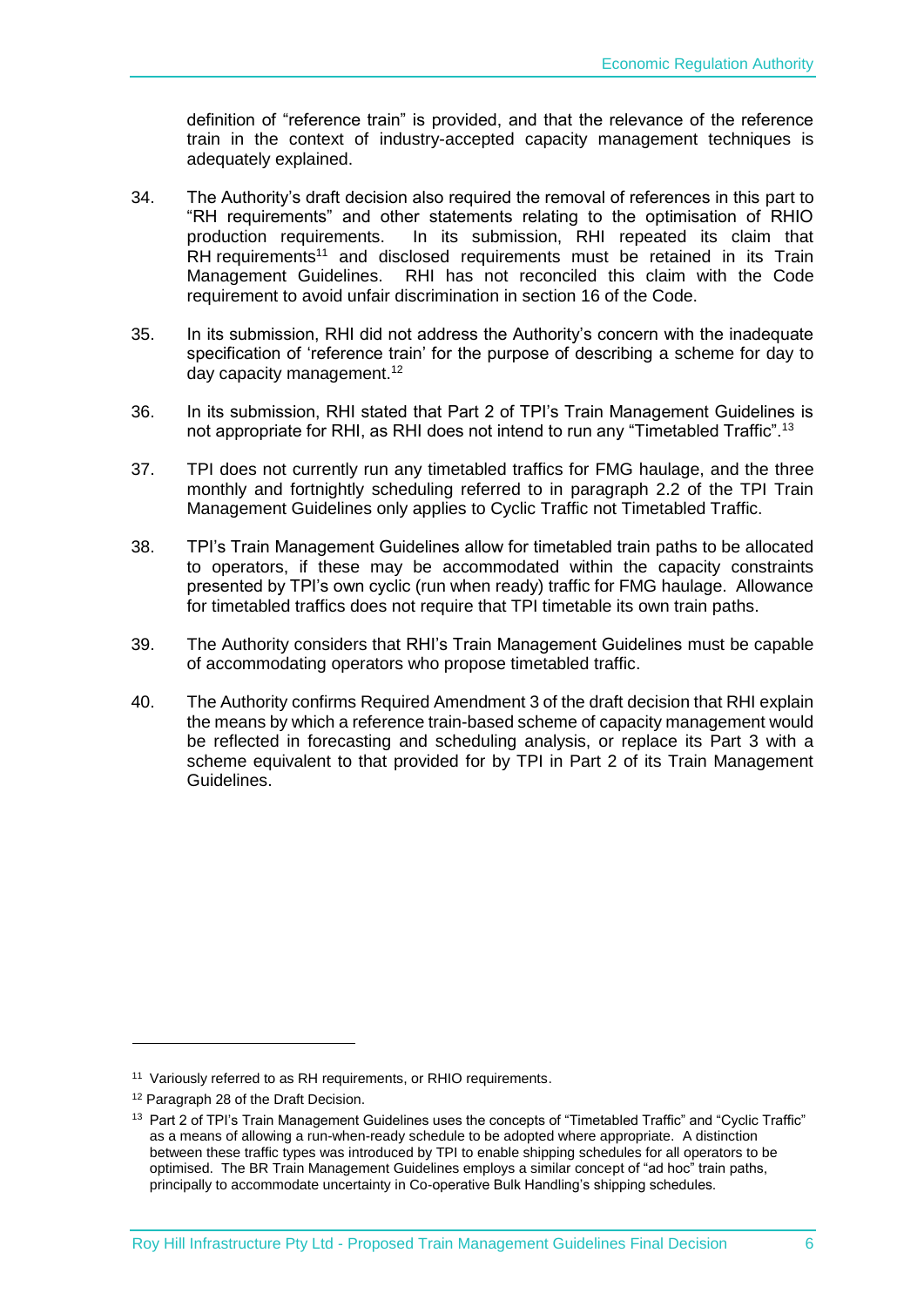#### **Required Amendment 3**

Part 3 of RHI's proposed Train Management Guidelines should be deleted and replaced with text equivalent to Part 2 of TPI's Train Management Guidelines;

Or

Part 3 of RHI's proposed Train Management Guidelines should be amended such that:

- all references to "RH requirements", "Disclosed Requirements", "RHI's run when ready operational philosophy" and "RHI's run when ready operational strategy" are removed,
- the word "service" is replaced with "train path" or "entitlement to a run service",
- a definition of "reference train" is provided, and sufficient detail on the relevance of the reference train in the context of established capacity management techniques is included.

### <span id="page-9-0"></span>**Part 4 – Day of operations management**

#### **Network blockages and disputes.**

- 41. Part 4 of RHI's proposed Train Management Guidelines contains references to "RH Requirements", "Disclosed Requirements" and non-standard use of the term "Service".
- 42. In its draft decision, the Authority considered Part 4 to be appropriate apart from these references and a lack of detail on resolution of network blockages and disputes. The Authority required the inclusion of text equivalent to Parts 4.2-4.5 of TPI's Train Management Guidelines.
- 43. In its submission, RHI agreed with the requirement to include the additional detail referred to in the Authority's draft decision.
- 44. Consistent with the previous paragraph the Authority confirms Required Amendment 4 of the draft decision in order for RHI's proposed Train Management Guidelines to be acceptable.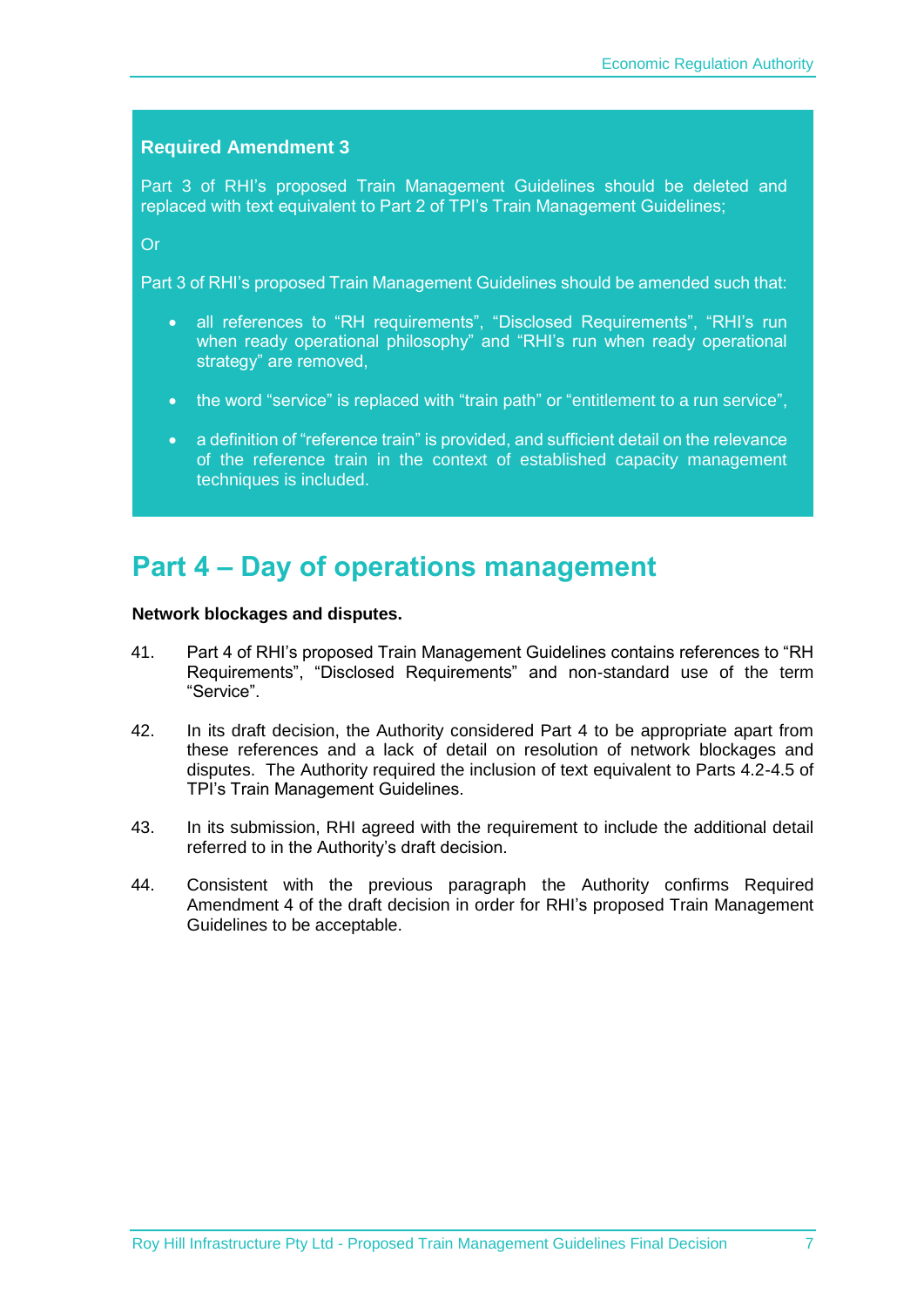#### **Required Amendment 4**

Part 4 of RHI's proposed Train Management Guidelines should be amended such that:

- All references to "RH requirements" and "Disclosed Requirements" are removed.
- The word "service" is replaced with "train path" or "entitlement to run a service".
- Parts 4.9 and 4.10 are removed.
- Text equivalent to Parts 4.2, 4.5 of TPI's Train Management Guidelines are included.

### <span id="page-10-0"></span>**Part 5 – Interpretation**

#### **Inappropriate definitions**

- 45. Part 5.1 of the proposed Train Management Guidelines refers to "the Access Regime" in an inappropriate way, as outlined in paragraph [24](#page-6-1) of this document. The Authority requires the removal of Part 5.1(a).
- 46. The Authority considers that there is a lack of clarity associated with RHI's use of the terms "RHI Railway". The definition provided by RHI for "RHI Railway" refers to railway infrastructure which is not covered under the definition of railway infrastructure in section 3 of the *Railways (Access) Act 1998*.
- 47. In fact, all railway infrastructure is included in the definition of railway infrastructure. The definition of railway infrastructure in both the Act and the Code excludes rolling stock and all associated facilities.
- 48. RHI also refers to "the rail network" in Part 1(b)(i) of its proposed Train Management Guidelines. The Code defines "railways network" to mean all railways subject to the Act and the Code, including the BR and TPI railways. "Rail network" is not defined in Part 5 of RHI's proposed Train Management Guidelines.
- 49. Section 43 of the Code states:

*s.43(1) Subsection (2) applies to the railway owner in relation to a part of the railways network and associated infrastructure to which this Code applies when that owner is performing its functions in relation to that part.*

*s.43(2) The railway owner is to comply with the Train Management Guidelines for the time being approved or determined by the Regulator under this section.*

50. Part 1.1(b)(i) of RHI's proposed Train Management Guidelines states that the Train Management Guidelines is a statement of the principles, rules and practices that are to be applied and followed by RHI but only in relation to:

> *The performance of its functions in relation to the rail network and associated infrastructure to which the Code applies.*

51. The Authority requires RHI to replace Part 1.1(b)(i) with "the performance of its functions in relation to the RHI Railway"